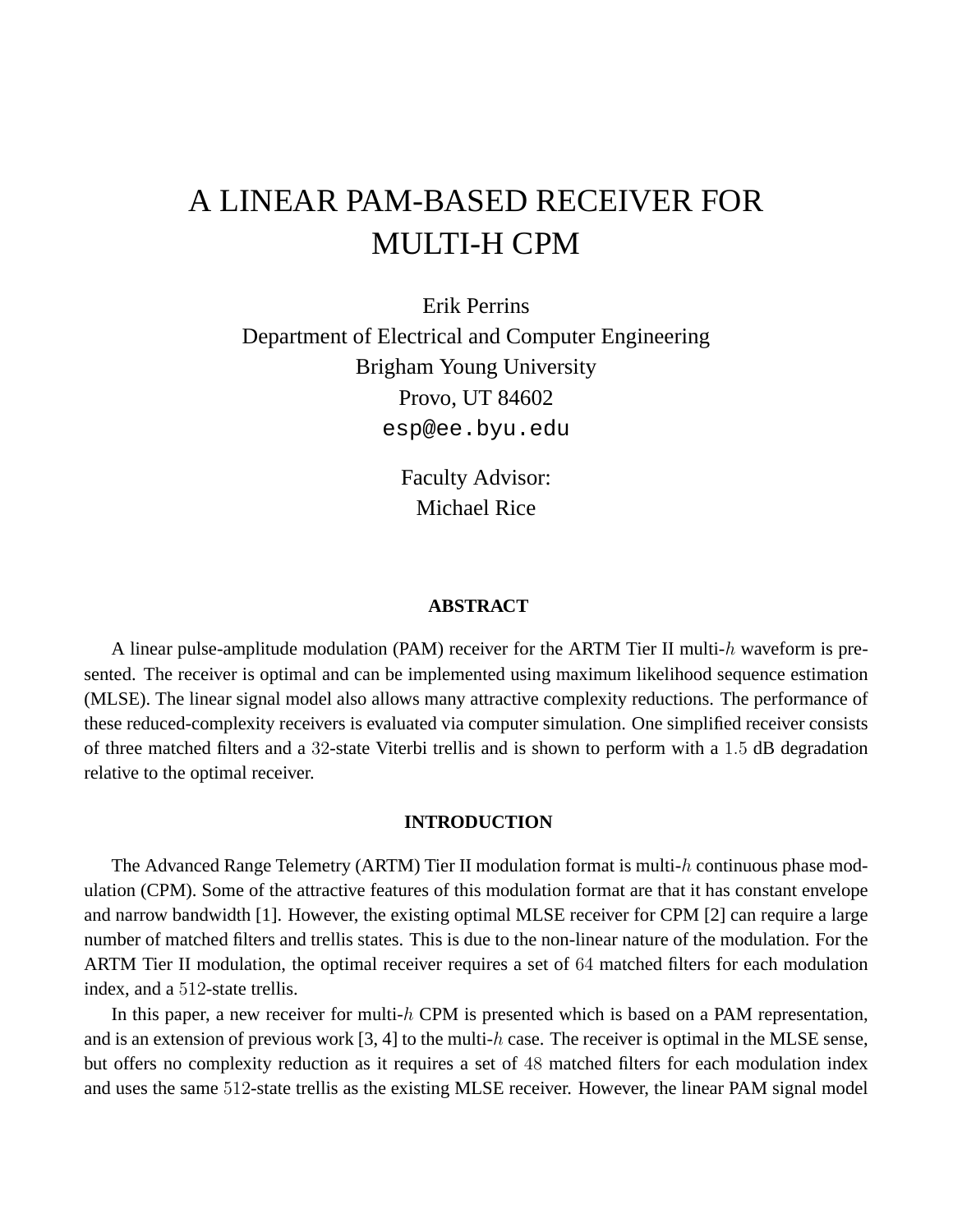allows for various complexity reduction techniques. One receiver presented reduces the number of states from 512 to 32, and the number of matched filters from two sets of 48 to a single set of three 3 filters, with a performance degradation of 1.5 dB at BER =  $10^{-5}$ . Another strength of the linear decomposition is that it preserves the gain which multi-h CPM achieves over single-h CPM. This gain is lost in other complexity-reduction techniques [2, 5].

In the following, the CPM signal is described. The linear PAM decomposition is then summarized for the ARTM Tier II case. The optimal MLSE receiver is presented, along with the various complexityreduction techniques. The performance of these receivers is evaluated with computer simulations. The results are summarized and conclusions are presented.

#### **CPM SIGNAL MODEL**

CPM refers to a general class of digitally modulated signals in which the phase is constrained to be continuous. The complex-baseband signal may be expressed as

$$
s(t) = \exp\bigl(j\psi(t,\boldsymbol{\alpha})\bigr) \tag{1}
$$

$$
\psi(t,\alpha) = 2\pi \sum_{i=-\infty}^{n} \alpha_i h_{(i)} q(t-iT), \qquad nT < t < (n+1)T
$$
 (2)

where T is the symbol duration,  $h_{(i)}$  are the modulation indices,  $\alpha = {\alpha_i}$  are the information symbols in the M-ary alphabet  $\{\pm 1, \pm 3, \cdots, \pm (M-1)\}\$ , and  $q(t)$  is the phase pulse. The subscript notation on the modulation indices is defined as

$$
h_{(i)} \equiv h_{(i \bmod N_h)}
$$
 (3)

where  $N_h$  is the number of modulation indices (for the special case of single-h CPM,  $N_h = 1$ ). The phase pulse  $q(t)$  is related to the frequency pulse  $f(t)$  by the relationship

$$
q(t) = \int_0^t f(\tau) d\tau.
$$
 (4)

The frequency pulse is time-limited to the interval  $(0, LT)$  and is subject to the constraints

$$
f(t) = f(LT - t), \qquad \int_0^{LT} f(\tau) d\tau = q(LT) = \frac{1}{2}.
$$
 (5)

In light of the constraints on  $f(t)$  and  $q(t)$ , Equation (2) can be written as

$$
\psi(t,\alpha) = \theta(t,\alpha_n) + \theta_{n-L} = 2\pi \sum_{i=n-L+1}^{n} \alpha_i h_{(i)} q(t-iT) + \pi \sum_{i=-\infty}^{n-L} \alpha_i h_{(i)} \bmod 2\pi.
$$
 (6)

The term  $\theta(t, \alpha_n)$  is a function of the L symbols being modulated by the phase pulse. For  $h_{(i)} = 2k_{(i)}/p$  $(k_{(i)}, p$  integers), the phase state  $\theta_{n-L}$  takes on p distinct values  $0, 2\pi/p, 2 \cdot 2\pi/p, \ldots, (p-1)2\pi/p$ . The total number of states is  $pM^{L-1}$ , with M branches at each state. Each branch is defined by the  $L+1$ -tuple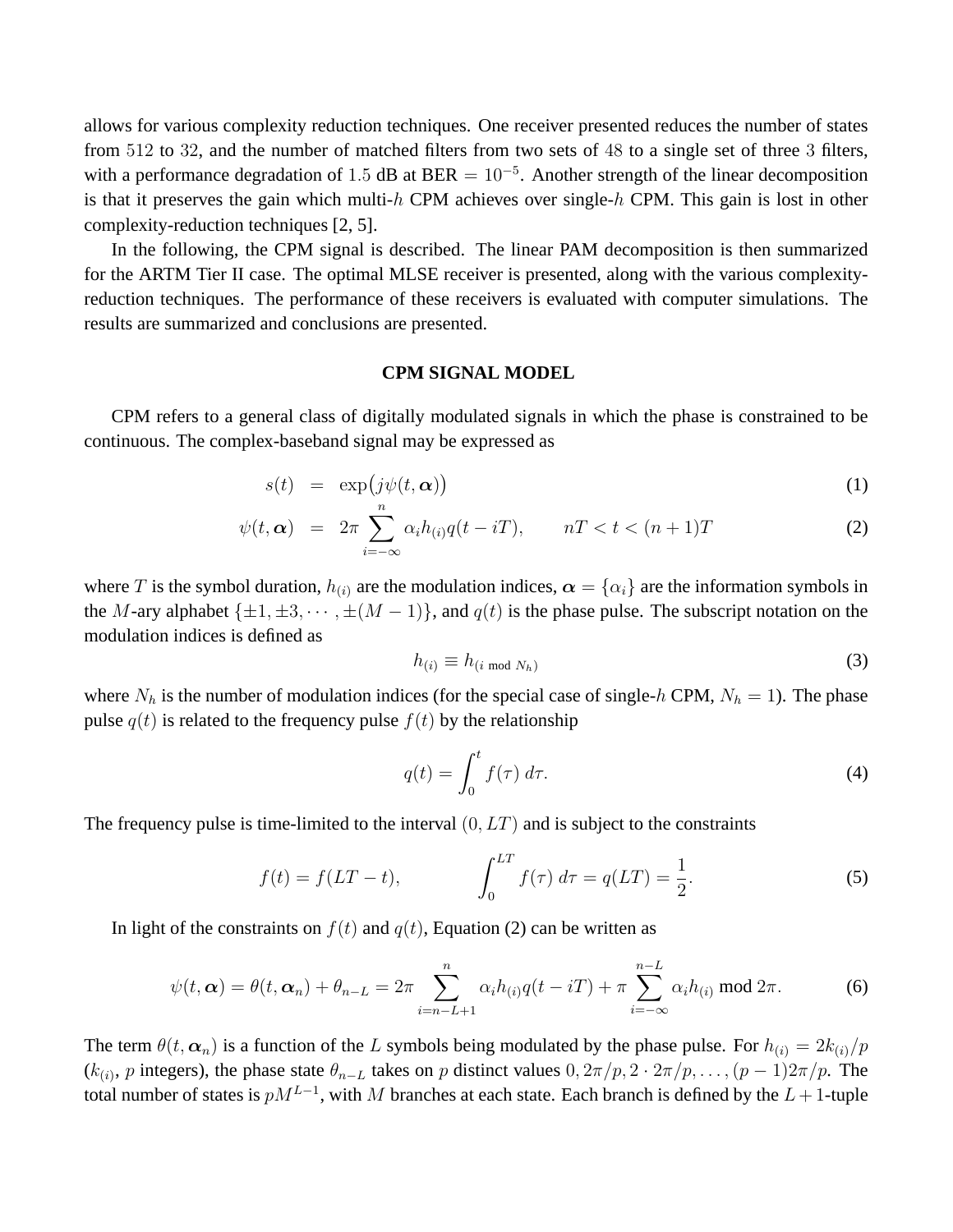$\sigma_n = (\theta_{n-L}, \alpha_{n-L+1}, \alpha_{n-L+2}, \ldots, \alpha_n)$ . The ARTM Tier II modulation is  $M = 4$ ,  $h = \{4/16, 5/16\}$  $(N_h = 2)$ , 3RC (raised cosine frequency pulse of length  $L = 3$ ).

## **EQUIVALENT PAM REPRESENTATION OF THE ARTM TIER-II WAVEFORM**

Laurent [3] showed that a binary CPM signal (i.e.  $M = 2$ ) could be decomposed into a linear combination of PAM waveforms. The M-ary PAM representation was derived by Mengali [4], where he showed that the M-ary signal could be obtained by first applying the binary Laurent decomposition  $P = \log_2 M$ times and then multiplying the parallel binary systems together. To obtain the PAM representation of a multi-h signal, the binary and  $M$ -ary decompositions are extended to obtain the expression

$$
s(t, \alpha) = \sum_{k=0}^{N-1} \sum_{i=n-D_k+1}^{n} a_{k, i} g_{k, (i)}(t - iT), \qquad nT \le t < (n+1)T
$$
 (7)

where the signal is a sum of pulses  $g_{k,(i)}(t)$  scaled by the pseudo-symbols  $a_{k,(i)}$ , and each pulse is non-zero for a duration of  $D_kT$ . This expression differs from the single-h case in that a modulo- $N_h$  time-index is added to  $g_{k,(i)}(t)$ . The definitions of  $a_{k,i}$  and  $g_{k,(i)}(t)$  will be summarized in this section for the ARTM Tier II case, with a more detailed description of the general multi-h case to appear in a later paper.

The 4-ary signal is obtained from two binary Laurent decompositions, indexed by  $l$  ( $0 \le l \le 1$ ). The set of pseudo-symbols for each of these binary subsystems is given by

$$
b_{k, n}^{(l)} = \exp\bigg\{j\pi \bigg[\sum_{m=-\infty}^{n} h_{(m)}^{(l)} \gamma_{m, l} - \sum_{i=0}^{L-1} h_{(n-i)}^{(l)} \gamma_{n-i, l} \beta_{k, i}\bigg]\bigg\}
$$
(8)

where the important feature is that the two binary data streams are scaled by different modulation indices  $h_{(n)}^{(l)} = 2^{l} h_{(n)}$ . Equation (8) shows that the scaled binary data symbols  $h_{(n)}^{(l)}$  $\binom{u}{(n)}$   $\gamma_{n, l}$  are fed into a summing filter and into a bank of FIR filters (indexed by  $k$ ). The output of the  $k$ -th FIR filter is subtracted from the output of the summing filter, forming the exponent of the non-linearity  $\exp\{j\pi(\cdot)\}\$ . The bank of  $Q = 2^{L-1}$ FIR filters have taps given by the radix-2 decomposition of the index  $k$ 

$$
k = \sum_{i=1}^{L-1} 2^{i-1} \beta_{k, i}, \qquad 0 \le k \le Q - 1,\tag{9}
$$

where  $\beta_{k,0}$  is always zero. Table 1 gives the mapping from 4-ary symbols to binary symbols, and the FIR filter coefficients for the  $L = 3$ ,  $M = 4$  case (ARTM Tier II).

The signal pulses  $g_{k,(n)}$  in Equation (7) are also obtained from the two binary decompositions. The function  $u(t)$  is defined as

$$
u(t) = \begin{cases} \sin(2\pi hq(t)) / \sin(\pi h) & 0 \le t \le LT \\ u(2LT - t) & LT \le t \le 2LT \\ 0 & \text{elsewhere.} \end{cases}
$$
(10)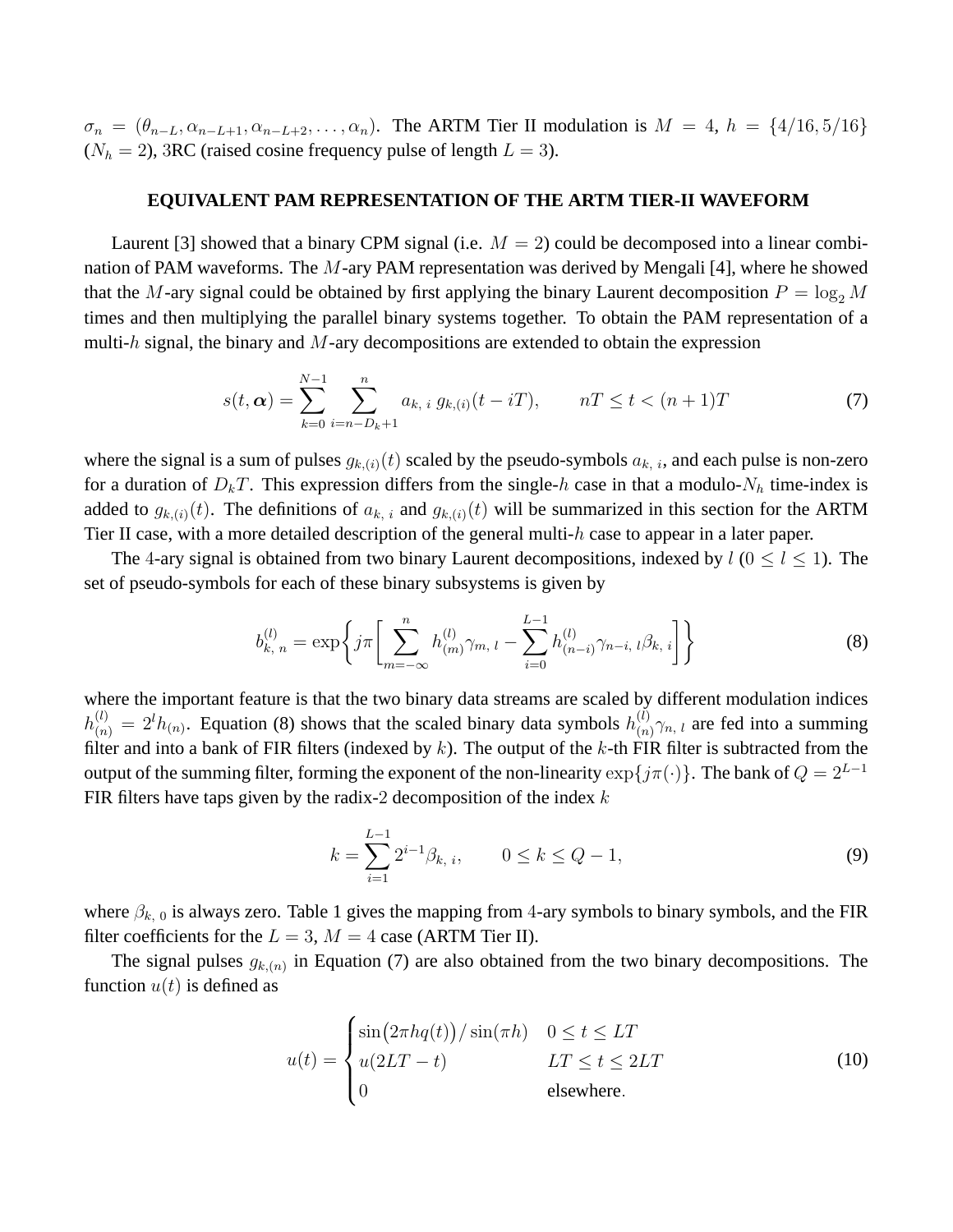Table 1: Decomposition parameters for the  $L = 3$ ,  $M = 4$  case

| $\alpha_n$ | $\gamma_{n,1}$ $\gamma_{n,0}$ | $k_{\perp}$ | $\beta_{k,2}$ | $\beta_{k,1}$ | $\beta_{k,0}$ |
|------------|-------------------------------|-------------|---------------|---------------|---------------|
| 2          |                               |             |               |               |               |
|            |                               |             |               |               |               |
|            |                               |             |               |               |               |
|            |                               | ച           |               |               |               |

This function can be divided into  $2L$  segments, each of which has a duration of T

$$
u_j(t) = u(jT + t), \qquad 0 \le t \le T, \quad 0 \le j \le 2L - 1. \tag{11}
$$

In the ARTM Tier II multi-h case, we have  $u_{j,(i)}(t)$ , where we account for each  $h_{(i)}$ .

The binary Laurent pulses are  $c_{k,(n)}(t)$ , where  $0 \le k \le Q-1$ . For the ARTM Tier II case, the modulo index (n) has two values, i.e.  $c_{k,0}(t)$  and  $c_{k,1}(t)$ . The  $k = 0$  pulse for "even" symbol intervals is

$$
c_{0,0}(t) = \begin{cases} u_{0,0}(t)u_{1,1}(t)u_{2,0}(t) & 0 \le t \le T \\ u_{1,0}(t-T)u_{2,1}(t-T)u_{3,1}(t-T) & T \le t \le 2T \\ u_{2,0}(t-2T)u_{3,0}(t-2T)u_{4,1}(t-2T) & 2T \le t \le 3T \\ u_{3,1}(t-3T)u_{4,0}(t-3T)u_{5,1}(t-3T) & 3T \le t \le 4T \\ 0 & \text{elsewhere} \end{cases}
$$
(12)  

$$
\equiv [u_{0,0}u_{1,1}u_{2,0}; u_{1,0}u_{2,1}u_{3,1}; u_{2,0}u_{3,0}u_{4,1}; u_{3,1}u_{4,0}u_{5,1}].
$$

The entire set of pulses for both even and odd symbol intervals is shown in Table 2 using the compact notation defined in Equations (12)–(13). We define  $c_{k}^{(l)}$  $k_{k,(n)}^{(l)}$  as the set of pulses from the *l*-th binary subsystem.

With the pseudo-symbols and pulses specified for the binary case, the 4-ary pseudo-symbols  $a_{k,i}$  and pulses  $g_{k,(i)}(t)$  are given by Table 3. These give an exact representation of the multi-h CPM signal in Equation (7). We also use Table 3 to recognize important characteristics of the pseudo-symbols. For example, the  $k = 7$  entry shows that  $a_{7, n} = b_{1, n}^{(0)} b_{0, n}^{(1)}$ . From Equation (8) and Table 1, we see that

$$
b_{0,n}^{(1)} = \exp\left\{j\pi \left[\sum_{m=-\infty}^{n} 2h_{(m)}\gamma_{m,\,1}\right]\right\} = b_{0,\,n-1}^{(1)}e^{j2\pi h_{(n)}\gamma_{n,\,1}}\tag{14}
$$

$$
b_{1,\;n}^{(0)} = \exp\left\{j\pi \left[\sum_{m=-\infty}^{n} h_{(m)}\gamma_{m,\;0} - h_{(n-1)}\gamma_{n-1,\;0}\right]\right\} = b_{0,\;n-2}^{(0)}e^{j\pi h_{(n)}\gamma_{n,\;0}}.\tag{15}
$$

This shows that  $a_{7,n}$  is a function of the 3-tuple  $\sigma_n = (\theta_{n-2}, \alpha_{n-1}, \alpha_n)$ . Additional analysis shows that all of entries in Table 1 where  $D_k = 2$  are a function of the same 3-tuple. Based on the 4 different values of  $D_k$ , the 48 pseudo-symbols and pulses can be grouped into the sets

$$
K_j = \{k : D_k = 4 - j\}, \qquad 0 \le j \le 3. \tag{16}
$$

These sets will be important in deriving reduced complexity receivers in the following sections.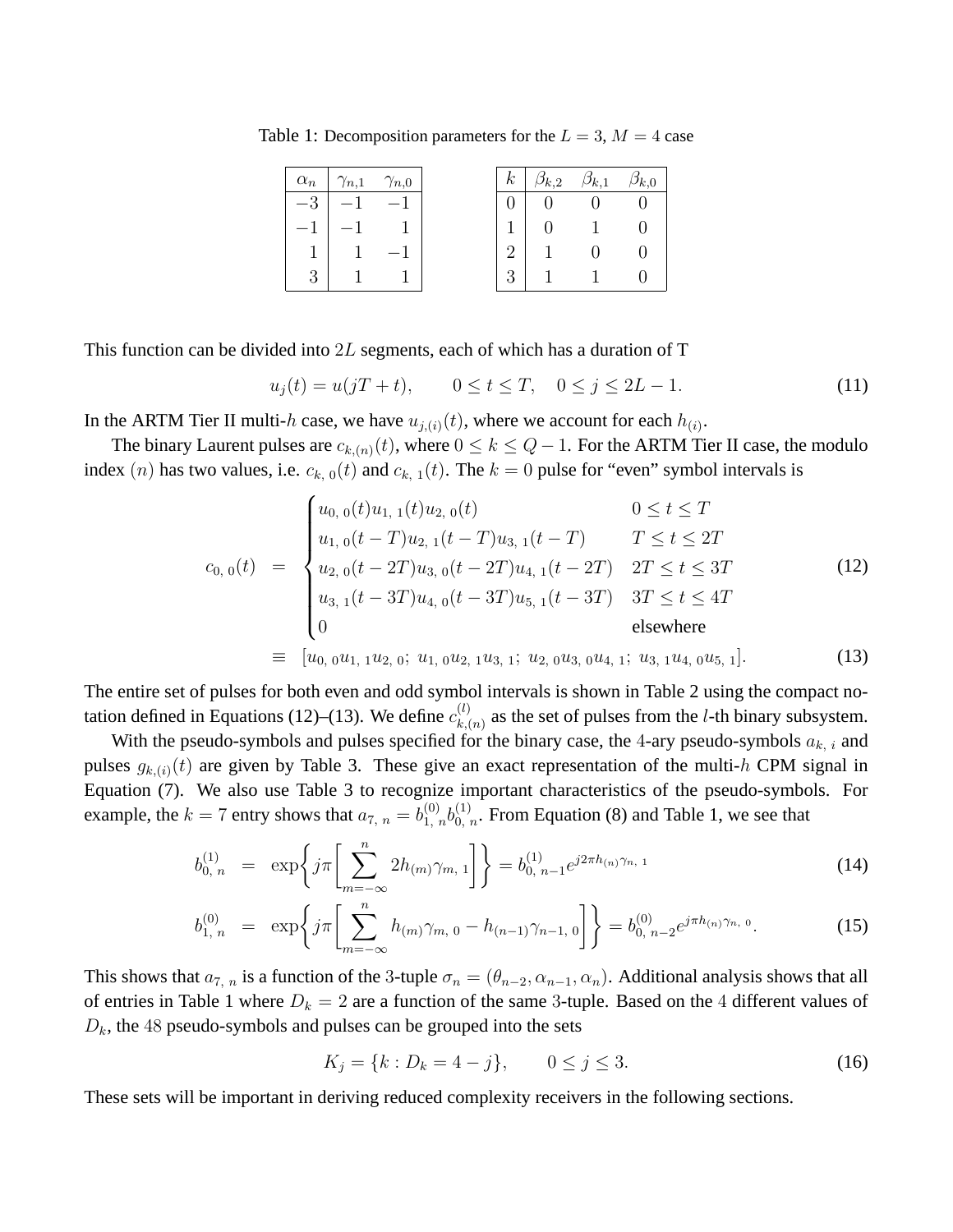Table 2: Laurent pulses for binary case,  $L = 3$ ,  $N_h = 2$ 

| $\boldsymbol{k}$ | $c_{k,0}$                                                                          |
|------------------|------------------------------------------------------------------------------------|
| $\theta$         | $[u_0, 0u_1, 1u_2, 0; u_1, 0u_2, 1u_3, 1; u_2, 0u_3, 0u_4, 1; u_3, 1u_4, 0u_5, 1]$ |
| 1                | $ u_{0, 0}u_{4, 1}u_{2, 0}; u_{1, 0}u_{5, 1}u_{3, 1} $                             |
| $\overline{2}$   | $ u_{0, 0}u_{1, 1}u_{5, 0} $                                                       |
| 3                | $[u_{0, 0}u_{4, 1}u_{5, 0}]$                                                       |
| $\boldsymbol{k}$ | $c_{k,1}$                                                                          |
| $\Omega$         | $[u_0, 1u_1, 0u_2, 1; u_1, 1u_2, 0u_3, 0; u_2, 1u_3, 1u_4, 0; u_3, 0u_4, 1u_5, 0]$ |
| 1                | $[u_{0, 1}u_{4, 0}u_{2, 1}; u_{1, 1}u_{5, 0}u_{3, 0}]$                             |
| 2                | $[u_0, 1u_1, 0u_5, 1]$                                                             |
| 3                | $[u_0, 1u_4, 0u_5, 1]$                                                             |

## **MAXIMUM LIKELIHOOD SEQUENCE ESTIMATING RECEIVER**

The MLSE receiver for the equivalent PAM representation was derived by Kaleh [6], and requires only trivial extension to accommodate the multi-h case. The receiver has  $pM^{L-1}$  states, with M branches at each state. The state transitions and trellis diagram are identical to the optimal receiver presented in [2]. Here, the *i*-th branch in the trellis has a set of  $N = 48$  pseudo-symbols  $a_{k,(n)}^i$  associated with it. The branch metric for the  $i$ -th branch in the trellis is

$$
\lambda_i(n) \equiv \operatorname{Re} \sum_{k=0}^{N-1} z_{k,(n)} \bar{a}_{k,(n)}^i \tag{17}
$$
\n
$$
f^{(n+D_k)T}
$$

$$
z_{k,(n)} = \int_{nT}^{(n+D_k)T} r(t)g_{k,(n)}(t - nT) dt
$$
\n(18)

$$
r(t) = s(t, \alpha) + n(t) \tag{19}
$$

where  $z_{k,(n)}$  is the output of the k-th matched filter at the n-th symbol interval, and  $n(t)$  is additive white Gaussian noise (AWGN). Practically speaking, the limits of integration in Equation (18) require a delay of L symbol intervals, since  $\max\{D_k\} = L + 1$ .

The structure of this MLSE receiver is shown in Figure 1. The received signal  $r(t)$  is fed into the bank of matched filters. The sampled filter outputs are the inputs to the Viterbi algorithm, which computes branch metrics, determines the surviving path at each merging node, and outputs a decision. Figure 2 shows an expanded view of the k-th filter in the bank. Each filter actually consists of a set of  $N_h$  filters whose sampled outputs are cyclically selected using a commutator and then delayed by the amount needed to have an overall filter delay of L symbol times.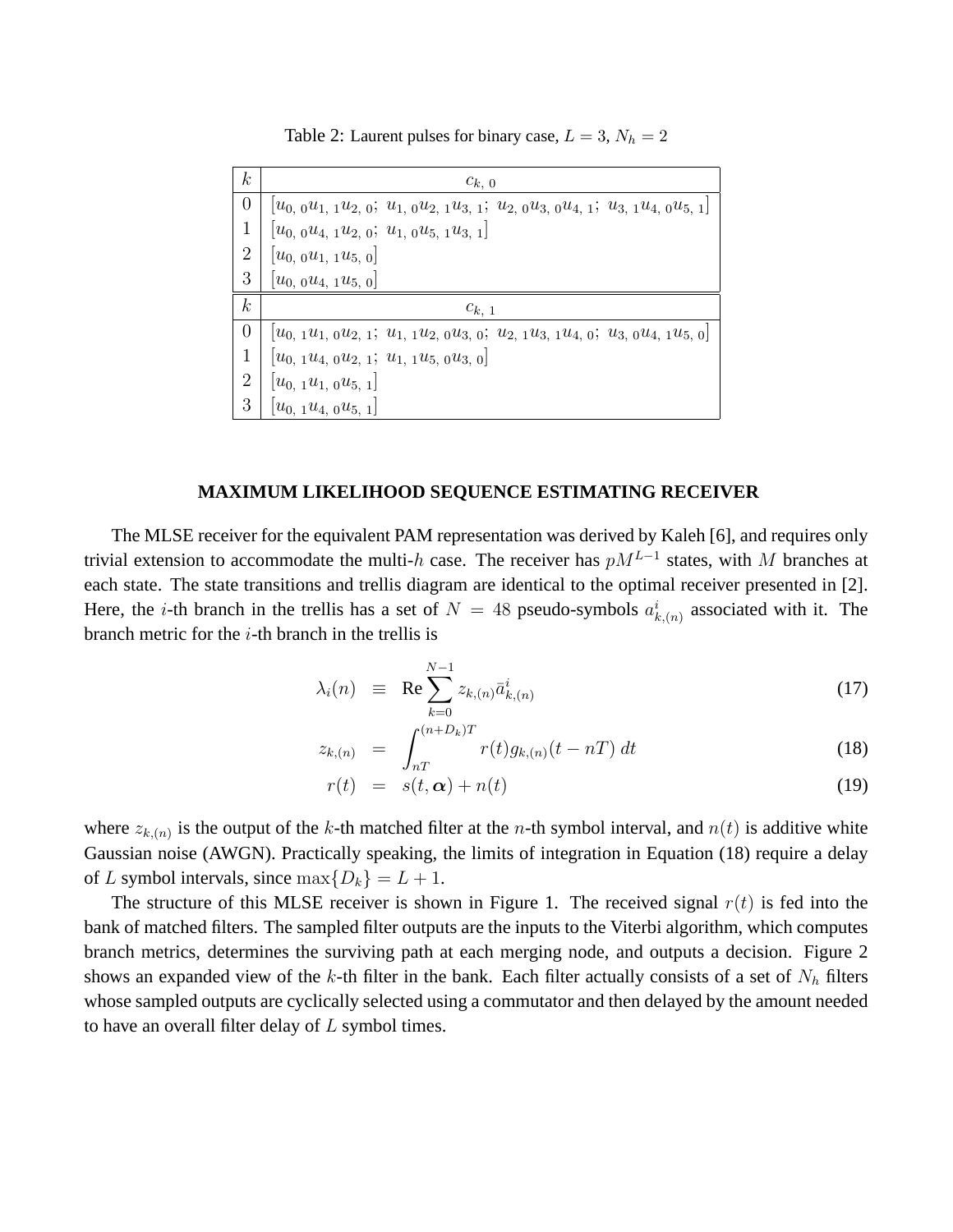| $\boldsymbol{k}$ | $g_{k,(n)}(t)$                                                                                                                                                                       | $a_{k,n}$                                                         | $\mathcal{D}_k$ | $\boldsymbol{k}$ |                                             |
|------------------|--------------------------------------------------------------------------------------------------------------------------------------------------------------------------------------|-------------------------------------------------------------------|-----------------|------------------|---------------------------------------------|
| $\overline{0}$   | $c_{0,(n)}^{(0)}(t)c_{0,(n)}^{(1)}(t)$                                                                                                                                               |                                                                   | $\overline{4}$  | 24               | $c_0^0$                                     |
| $\mathbf{1}$     | $\overline{c_{0,(n-1)}^{(0)}(t+T)}c_{0,(n)}^{(1)}(t)$                                                                                                                                | $\frac{b_{0,n}^{(0)}b_{0,n}^{(1)}}{b_{0,n-1}^{(0)}b_{0,n}^{(1)}}$ | 3               | 25               |                                             |
| $\overline{2}$   | $c_{0,(n)}^{(0)}(t)c_{0,(n-1)}^{(1)}(t+T)$                                                                                                                                           | $\overline{b_{0,n}^{(0)}b_{0,n-1}^{(1)}}$                         | 3               | 26               | $\mathcal{C}$                               |
| 3                | $\overline{c_{0,(n-2)}^{(0)}(t+2T)}c_{0,(n)}^{(1)}(t)$                                                                                                                               | $\overline{b_{0,n-2}^{(0)}b_{0,n}^{(1)}}$                         | $\overline{2}$  | 27               | $\overline{c}$                              |
| $\overline{4}$   | $c_{0,(n)}^{(0)}(t)c_{0,(n-2)}^{(1)}(t+2T)$                                                                                                                                          | $\overline{b_{0,n}^{(0)}b_{0,n-2}^{(1)}}$                         | $\overline{2}$  | 28               |                                             |
| $\overline{5}$   | (0)<br>$c_{0,(n-3)}^{(0)}(t+3T)c_{0,(n)}^{(1)}(t)$                                                                                                                                   | $\overline{b_{0,n-3}^{(0)}b_{0,n}^{(1)}}$                         | $\mathbf{1}$    | 29               | $\mathcal{C}$                               |
| $6\phantom{.}6$  | $c_{0,(n)}^{(0)}(t)c_{0,(n-3)}^{(1)}(t+3T)$                                                                                                                                          | $\overline{b_{0,n}^{(0)}b_{0,n-3}^{(1)}}$                         | $\mathbf{1}$    | 30               |                                             |
| $\overline{7}$   | $c_{1,(n)}^{(0)}(t)c_{0,(n)}^{(1)}(t)$                                                                                                                                               | $\overline{b_{1,n}^{(0)}b_{0,n}^{(1)}}$                           | $\overline{2}$  | 31               | $\overline{c}$                              |
| 8                | $\overline{c_{1,(n-1)}^{(0)}(t+T)}c_{0,(n)}^{(1)}(t)$                                                                                                                                | $\overline{b_{1,n-1}^{(0)}b_{0,n}^{(1)}}$                         | $\mathbf{1}$    | 32               |                                             |
| $\boldsymbol{9}$ | $c_{1,(n)}^{(0)}(t)c_{0,(n-1)}^{(1)}(t+T)$                                                                                                                                           | $\overline{b_{1,n}^{(0)}b_{0,n-1}^{(1)}}$                         | $\overline{2}$  | 33               | $\mathcal{C}$                               |
| 10               | $c_{1,(n)}^{(0)}(t)c_{0,(n-2)}^{(1)}(t+2T)$                                                                                                                                          | $\overline{b_{1,n}^{(0)}b_{0,n-2}^{(1)}}$                         | $\overline{2}$  | 34               | $c_0^{\prime}$                              |
| 11               | $c_{1,(n)}^{(0)}(t)c_{0,(n-3)}^{(1)}(t+3T)$                                                                                                                                          | $b_{1,n}^{(0)}b_{0,n-3}^{(1)}$                                    | $\mathbf{1}$    | 35               | $c_0^0$                                     |
| 12               |                                                                                                                                                                                      | $\overline{b_{2,n}^{(0)}b_{0,n}^{(1)}}$                           | $\mathbf{1}$    | 36               |                                             |
| 13               | $\frac{c_{2,(n)}^{(0)}(t)c_{0,(n)}^{(1)}(t)}{c_{2,(n)}^{(0)}(t)c_{0,(n-1)}^{(1)}(t+T)} \ \frac{c_{2,(n)}^{(0)}(t)c_{0,(n-1)}^{(1)}(t+T)}{c_{2,(n)}^{(0)}(t)c_{0,(n-2)}^{(1)}(t+2T)}$ | $\overline{b_{2,n}^{(0)}b_{0,n-1}^{(1)}}$                         | $\mathbf{1}$    | 37               | $\mathcal{C}$                               |
| 14               |                                                                                                                                                                                      | $b_{2,n}^{(0)}b_{0,n-2}^{(1)}$                                    | $\mathbf{1}$    | 38               |                                             |
| 15               | $c_{2,(n)}^{(0)}(t)c_{0,(n-3)}^{(1)}(t+3T)$                                                                                                                                          | $\overline{b_{2,n}^{(0)}b_{0,n-3}^{(1)}}$                         | $\mathbf{1}$    | 39               |                                             |
| 16               | $\frac{c_{3,(n)}^{(0)}(t)c_{0,(n)}^{(1)}(t)}{c_{3,(n)}^{(0)}(t)c_{0,(n-1)}^{(1)}(t)} \ \frac{c_{3,(n)}^{(0)}(t)c_{0,(n-1)}^{(1)}(t+T)}{c_{3,(n)}^{(0)}(t)c_{0,(n-2)}^{(1)}(t+2T)}$   | $b_{3,n}^{(0)}b_{0,n}^{(1)}$                                      | $\mathbf{1}$    | 40               |                                             |
| 17               |                                                                                                                                                                                      | $\overline{b_{3,n}^{(0)}b_{0,n-1}^{(1)}}$                         | $\mathbf{1}$    | 41               | $\overline{c}$                              |
| 18               |                                                                                                                                                                                      | $\overline{b_{3,n}^{(0)}b_{0,n-2}^{(1)}}$                         | $\mathbf{1}$    | 42               | $c_0$ <sup><math>\left(\right)</math></sup> |
| 19               | $c_{3,(n)}^{(0)}(t)c_{0,(n-3)}^{(1)}(t+3T)$                                                                                                                                          | $\overline{b_{3,n}^{(0)}b_{0,n-3}^{(1)}}$                         | $\mathbf{1}$    | 43               | $c_0^0$                                     |
| 20               | $c_{0,(n)}^{(0)}(t)c_{1,(n)}^{(1)}(t)$                                                                                                                                               | $b_{0,n}^{(0)}b_{1,n}^{(1)}$                                      | $\overline{2}$  | 44               |                                             |
| 21               | $c_{0,(n-1)}^{(0)}(t+T)c_{1,(n)}^{(1)}(t)$                                                                                                                                           | $\overline{b_{0,n-1}^{(0)}b_{1,n}^{(1)}}$                         | $\overline{2}$  | 45               | $\overline{c}$                              |
| $22\,$           | $c_{0,(n)}^{(0)}(t)c_{1,(n-1)}^{(1)}(t+T)$                                                                                                                                           | $\overline{b_{0,n}^{(0)}b_{1,n-1}^{(1)}}$                         | $\mathbf{1}$    | 46               |                                             |
| $23\,$           | $\overline{c_{0,(n-2)}^{(0)}(t+2T)}c_{1,(n)}^{(1)}(t)$                                                                                                                               | $\overline{b_{0,n-2}^{(0)}b_{1,n}^{(1)}}$                         | $\overline{2}$  | 47               |                                             |

Table 3: 4-ary pseudo-symbols, pulses, and pulse lengths for the ARTM Tier II case

| $\boldsymbol{k}$ | $g_{k,(n)}(t)$                                                                              | $a_{k,n}$                                              | $\mathcal{D}_k$ | $\boldsymbol{k}$ | $g_{k,(n)}(t)$                                                                              | $a_{k,n}$                                        | $D_k$          |
|------------------|---------------------------------------------------------------------------------------------|--------------------------------------------------------|-----------------|------------------|---------------------------------------------------------------------------------------------|--------------------------------------------------|----------------|
| $\overline{0}$   | $c_{0,(n)}^{(0)}(t)c_{0,(n)}^{(1)}(t)$                                                      | $\overline{b_{0,n}^{(0)}b_{0,n}^{(1)}}$                | 4               | 24               | $c_{0,(n-3)}^{(0)}(t+3T)c_{1,(n)}^{(1)}(t)$                                                 | $\overline{b_{0,n-3}^{(0)}b_{1,n}^{(1)}}$        | $\mathbf{1}$   |
| $\mathbf{1}$     | $c_{0,(n-1)}^{(0)}(t+T)c_{0,(n)}^{(1)}(t)$                                                  | $\overline{b_{0,n-1}^{(0)}b_{0,n}^{(1)}}$              | 3               | 25               | $c_{1,(n)}^{(0)}(t)c_{1,(n)}^{(1)}(t)$                                                      | $\overline{b_{1,n}^{(0)}b_{1,n}^{(1)}}$          | $\overline{2}$ |
| $\overline{2}$   | $\overline{c_{0,(n)}^{(0)}(t)}c_{0,(n-1)}^{(1)}(t+T)$                                       | $\overline{b_{0,n}^{(0)}b_{0,n-1}^{(1)}}$              | 3               | 26               | $\overline{c_{1,(n-1)}^{(0)}(t+T)}c_{1,(n)}^{(1)}(t)$                                       | $\overline{b_{1,n-1}^{(0)}b_{1,n}^{(1)}}$        | $\mathbf{1}$   |
| $\overline{3}$   | $\overline{C^{(0)}_{0,(n-2)}(t+2T)}c^{(1)}_{0,(n)}(t)$                                      | $\overline{b_{0,n-2}^{(0)}b_{0,n}^{(1)}}$              | $\overline{2}$  | 27               | $c_{1,(n)}^{(0)}(t)c_{1,(n-1)}^{(1)}(t+T)$                                                  | $\overline{b_{1,n}^{(0)}b_{1,n-1}^{(1)}}$        | $\mathbf{1}$   |
| $\overline{4}$   | $c_{0,(n)}^{(0)}(t)c_{0,(n-2)}^{(1)}(t+2T)$                                                 | $\overline{b_{0,n}^{(0)}b_{0,n-2}^{(1)}}$              | $\overline{2}$  | 28               | $c_{2,(n)}^{(0)}(t)c_{1,(n)}^{(1)}(t)$                                                      | $\overline{b_{2,n}^{(0)}b_{1,n}^{(1)}}$          | $\mathbf{1}$   |
| $\frac{1}{5}$    | $\overline{C^{(0)}_{0,(n-3)}(t+3T)}c^{(1)}_{0,(n)}(t)$                                      | $\overline{b_{0,n-3}^{(0)}b_{0,n}^{(1)}}$              | $\mathbf{1}$    | 29               | $\frac{c_{2,(n)}^{(0)}(t)c_{1,(n-1)}^{(1)}(t+T)}{c_{2,(n)}^{(0)}(t)c_{1,(n-1)}^{(1)}(t+T)}$ | $\overline{b_{2,n}^{(0)}b_{1,n-1}^{(1)}}$        | $\mathbf{1}$   |
| $\overline{6}$   | $c_{0,(n)}^{(\vec{0})}(t)c_{0,(n-3)}^{(1)}(t+3T)$                                           | $\overline{b_{0,n}^{(0)}b_{0,n-3}^{(1)}}$              | $\mathbf{1}$    | 30               | $c_{3,(n)}^{(0)}(t)c_{1,(n)}^{(1)}(t)$                                                      | $\overline{b_{3,n}^{(0)}b_{1,n}^{(1)}}$          | $\mathbf{1}$   |
| $\frac{1}{7}$    | $c_{1,(n)}^{(0)}(t)c_{0,(n)}^{(1)}(t)$                                                      | $\overline{b_{1,n}^{(0)}b_{0,n}^{(1)}}$                | $\overline{2}$  | 31               | $c_{3,(n)}^{(0)}(t)c_{1,(n-1)}^{(1)}(t+T)$                                                  | $\overline{b_{3,n}^{(0)}b_{1,n-1}^{(1)}}$        | $\mathbf{1}$   |
| $\frac{8}{ }$    | $\overline{c_{1,(n-1)}^{(0)}(t+T)}c_{0,(n)}^{(1)}(t)$                                       | $\overline{b_{1,n-1}^{(0)}b_{0,n}^{(1)}}$              | 1               | 32               | $c_{0,(n)}^{(0)}(t)c_{2,(n)}^{(1)}(t)$                                                      | $\overline{b_{0,n}^{(0)}b_{2,n}^{(1)}}$          | $\mathbf{1}$   |
| $\frac{9}{1}$    | $c_{1,(n)}^{(0)}(t)c_{0,(n-1)}^{(1)}(t+T)$                                                  | $\overline{b_{1,n}^{(0)}b_{0,n-1}^{(1)}}$              | $\overline{2}$  | 33               | $c_{0,(n-1)}^{(0)}(t+T)c_{2,(n)}^{(1)}(t)$                                                  | $\overline{b_{0,n-1}^{(0)}b_{2,n}^{(1)}}$        | $\mathbf{1}$   |
| $\overline{10}$  | $\overline{c_{1,(n)}^{(0)}(t)c_{0,(n-2)}^{(1)}(t+2T)}$                                      | $(0)$ , $(1)$<br>$b_{1,n} b_{0,n-2}$                   | $\overline{2}$  | 34               | $\overline{c_{0,(n-2)}^{(0)}(t+2T)c_{2,(n)}^{(1)}(t)}$                                      | (0)<br>$\overline{b_{0,n-2}^{(0)}b_{2,n}^{(1)}}$ | $\mathbf{1}$   |
| $\overline{11}$  | $c_{1,(n)}^{(0)}(t)c_{0,(n-3)}^{(1)}(t+3T)$                                                 | $(0)$ , $(1)$<br>$b_{1,n}^{(0)}b_{0,n-3}^{(-)}$        | $\mathbf{1}$    | 35               | $c_{0,(n-3)}^{(0)}(t+3T)c_{2,(n)}^{(1)}(t)$                                                 | $b_{0,n-3}^{(0)}b_{2,n}^{(1)}$                   | $\mathbf{1}$   |
| $\overline{12}$  | $c_{2,(n)}^{(0)}(t)c_{0,(n)}^{(1)}(t)$                                                      | $\overline{b_{2,n}^{(0)}b_{0,n}^{(1)}}$                | $\mathbf{1}$    | 36               | $c_{1,(n)}^{(0)}(t)c_{2,(n)}^{(1)}(t)$                                                      | $\overline{b_{1,n}^{(0)}b_{2,n}^{(1)}}$          | $\mathbf{1}$   |
| $rac{12}{13}$    | $\frac{c_{2,(n)}^{(0)}(t)c_{0,(n-1)}^{(1)}(t+T)}{c_{2,(n)}^{(0)}(t)c_{0,(n-1)}^{(1)}(t+T)}$ | $\overline{b_{2,n}^{(0)}b_{0,n-1}^{(1)}}$              | $\mathbf{1}$    | 37               | $\overline{c_{1,(n-1)}^{(0)}(t+T)c_{2,(n)}^{(1)}(t)}$                                       | $\overline{b_{1,n-1}^{(0)}b_{2,n}^{(1)}}$        | $\mathbf{1}$   |
| $\overline{14}$  | $\overline{c_{2,(n)}^{(0)}(t)c_{0,(n-2)}^{(1)}(t+2T)}$                                      | $\overline{b_{2,n}^{(0)}b_{0,n-2}^{(1)}}$              | $\mathbf{1}$    | 38               | $c_{2,(n)}^{(0)}(t)c_{2,(n)}^{(1)}(t)$                                                      | $\overline{b_{2,n}^{(0)}b_{2,n}^{(1)}}$          | $\mathbf{1}$   |
| $15\,$           | $c_{2,(n)}^{(0)}(t)c_{0,(n-3)}^{(1)}(t+3T)$                                                 | $\overline{b_{2,n}^{(0)}b_{0,n-3}^{(1)}}$              | $\mathbf{1}$    | 39               | $c_{3,(n)}^{(0)}(t)c_{2,(n)}^{(1)}(t)$                                                      | $\overline{b_{3,n}^{(0)}b_{2,n}^{(1)}}$          | $\mathbf{1}$   |
| $\frac{16}{1}$   | $c_{3,(n)}^{(0)}(t)c_{0,(n)}^{(1)}(t)$                                                      | $\overline{b_{3,n}^{(0)}b_{0,n}^{(1)}}$                | $\mathbf{1}$    | 40               | $c_{0,(n)}^{(0)}(t)c_{3,(n)}^{(1)}(t)$                                                      | $b_{0,n}^{(0)}b_{3,n}^{(1)}$                     | $\mathbf{1}$   |
| $17\,$           | $\frac{c_{3,(n)}^{(0)}(t)c_{0,(n-1)}^{(1)}(t+T)}{c_{3,(n)}^{(0)}(t+c)}$                     | $\overline{b_{3,n}^{(0)}b_{0,n-1}^{(1)}}$              | $\mathbf{1}$    | 41               | $\overline{c_{0,(n-1)}^{(0)}(t+T)}c_{3,(n)}^{(1)}(t)$                                       | $\overline{b_{0,n-1}^{(0)}b_{3,n}^{(1)}}$        | $\mathbf{1}$   |
| $\sqrt{8}$       | $\overline{c_{3,(n)}^{(0)}(t)c_{0,(n-2)}^{(1)}(t+2T)}$                                      | $_{l}^{(0)}$ $_{l}^{(1)}$<br>$b_{3,n} b_{0,n-2}$       | $\mathbf{1}$    | 42               | $\overline{c_{0,(n-2)}^{(0)}(t+2T)c_{3,(n)}^{(1)}(t)}$                                      | $\overline{b_{0,n-2}^{(0)}b_{3,n}^{(1)}}$        | $\mathbf{1}$   |
| 19               | $c_{3,(n)}^{(0)}(t)c_{0,(n-3)}^{(1)}(t+3T)$<br>$(0)^{-}$                                    | $\overline{b_{3,n}^{(0)}b_{0,n-3}^{(1)}}$              | $\mathbf{1}$    | 43               | $c_{0,(n-3)}^{(0)}(t+3T)c_{3,(n)}^{(1)}(t)$                                                 | $\overline{b_{0,n-3}^{(0)}b_{3,n}^{(1)}}$        | $\mathbf{1}$   |
| $\frac{20}{21}$  | $(c_{0,(n)}^{(0)}(t)c_{1,(n)}^{(1)}(t))$                                                    | $\overline{b_{0,n}^{(0)}b_{1,n}^{(1)}}$                | $\overline{2}$  | 44               | $c_{1,(n)}^{(0)}(t)c_{3,(n)}^{(1)}(t)$                                                      | $\overline{b_{1,n}^{(0)}b_{3,n}^{(1)}}$          | $\mathbf{1}$   |
|                  | $\overline{c_{0,(n-1)}^{(0)}(t+T)}c_{1,(n)}^{(1)}(t)$                                       | $\overline{b_{0,n-1}^{(0)}b_{1,n}^{(1)}}$              | $\overline{2}$  | 45               | $\overline{c_{1,(n-1)}^{(0)}(t+T)}c_{3,(n)}^{(1)}(t)$                                       | $\overline{b_{1,n-1}^{(0)}b_{3,n}^{(1)}}$        | $\mathbf{1}$   |
| $\frac{22}{1}$   | $c_{0,(n)}^{(0)}(t)c_{1,(n-1)}^{(1)}(t+T)$                                                  | $\overline{b_{0,n}^{(0)}b_{1,n-1}^{(1)}}$              | $\mathbf{1}$    | 46               | $c_{2,(n)}^{(0)}(t)c_{3,(n)}^{(1)}(t)$                                                      | $\overline{b_{2,n}^{(0)}b_{3,n}^{(1)}}$          | $\mathbf{1}$   |
| 23               | $\overline{c_{0,(n-2)}^{(0)}(t+2T)}c_{1,(n)}^{(1)}(t)$                                      | $\overline{k^{(0)}}$<br>$b_{0,n-2}^{(0)}b_{1,n}^{(1)}$ | $\overline{2}$  | $47\,$           | $\overline{c_{3,(n)}^{(0)}(t)c_{3,(n)}^{(1)}(t)}$                                           | $\overline{b_{3,n}^{(0)}b_{3,n}^{(1)}}$          | $\mathbf{1}$   |



Figure 1: Linear MLSE receiver structure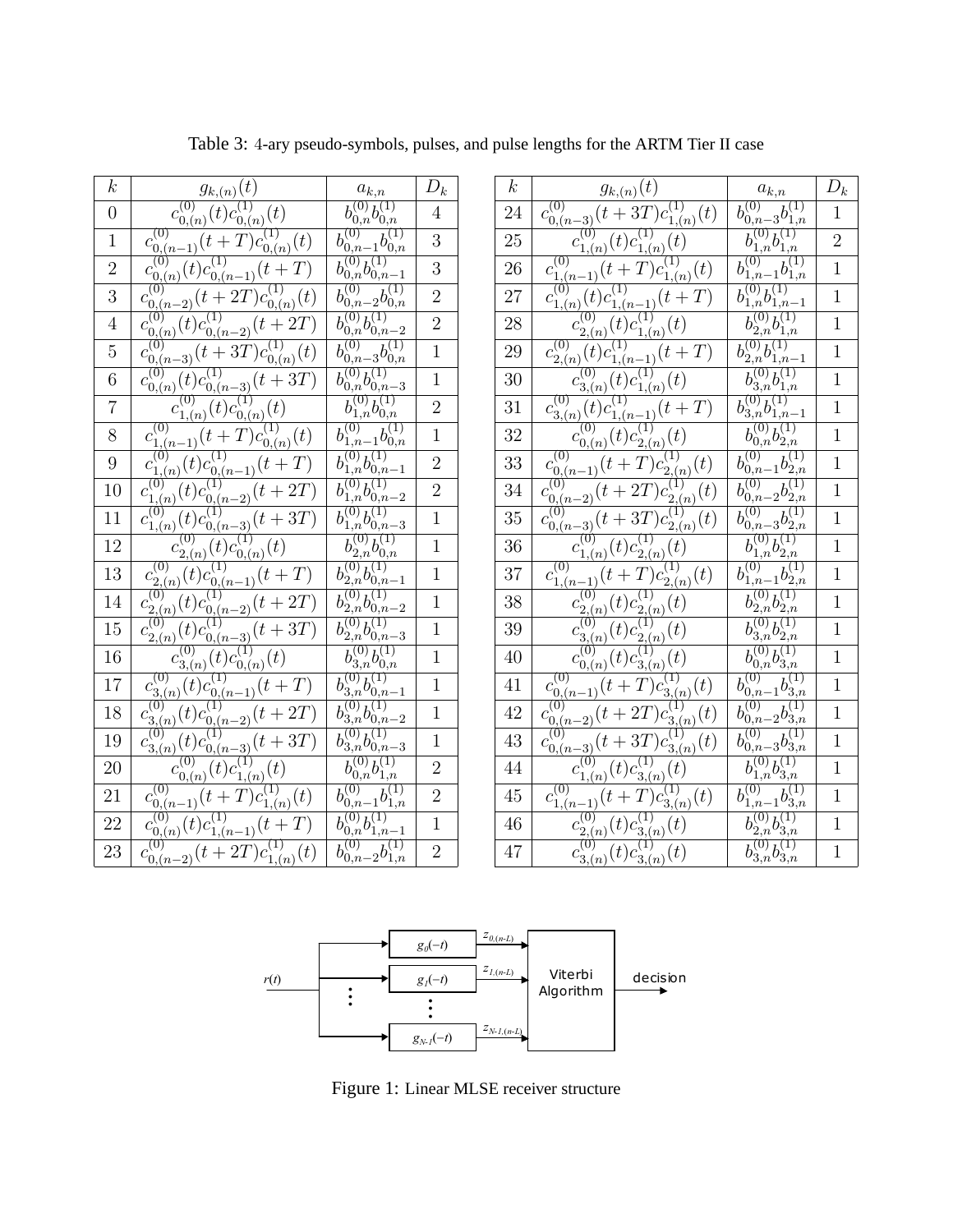

Figure 2: Expanded view of multi-h matched filter with delay

## **REDUCED COMPLEXITY RECEIVER**

The linear decomposition of the CPM signal allows for some attractive complexity reductions. For example, in the ARTM Tier II case, the signal is fully described by 4-tuple  $\sigma_n = (\theta_{n-3}, \alpha_{n-2}, \alpha_{n-1}, \alpha_n)$ . This results in  $32*4*4 = 512$  states, with 4 branches at each state. However, we can describe the pseudosymbols in  $K_0$  and  $K_1$ , as defined in Equation (16), with only two values:  $(\theta_{n-1}, \alpha_n)$ . A signal composed of these three pseudo-symbols and their respective pulses has only 32 states. Numerical calculations show that these first three pulses contain 98.26% and 98.49% of the signal energy at even and odd symbol times respectively. If we include the pulses in  $K_2$  we account for 99.999% of the signal energy and have a signal with 128 states. The reduced complexity receivers described in these examples have the branch metric

$$
\lambda_i(n) \equiv \text{Re} \sum_{k \in K} z_{k,(n)} \bar{a}_{k,(n)}^i \tag{20}
$$

where  $K$  is a subset of indices as described in the examples above.

Further complexity reduction can be made by reducing the number of matched filters. For example, the multi-h nature of the signal increases the number of filters required by a factor of  $N_h$ , as Figure 2 demonstrates. However, if the difference between the  $N_h$  filters for a given k is negligible, then one filter might be used to approximate the set of  $N_h$  filters. This is illustrated in Figure 3a. The fact that the pulses in this figure are difficult to distinguish from each other underscores the point. There are three "groups" of pulses, one each for  $k = 0, 1, 2$ . In each group, there is a pair of individual pulses: even symbol times (solid line) and odd symbol times (dashed). The group with the largest pulses is  $k = 0$  (which is the set  $K_0$ ), the smaller pulses are  $k = 1, 2$  (which is the set  $K_1$ ). While there is a slight difference between the even and odd pulses, the average of the two pulses can be used in the receiver with a performance loss of a few tenths of a dB, as shown in the following section. This averaging reduces the filter-commutator-delay structure in Figure 2 to a single filter  $g_k(-t)$  followed by the delay element.

There are additional filter reductions that can be made on an ad hoc basis. In Figure 3a, all four pulses in  $K_1$  are very similar, and can be averaged over  $K_1$  in addition to averaging over h to give a single pulse  $g_{K_1}(t)$ . This can also be applied to the pulses in  $K_2$ . A close-up view of the 9 h-averaged pulses in  $K_2$  is shown in Figure 3b. These 9 pulses can be represented by a single averaged pulse  $g_{K_2}(t)$ , and then scaled by  $d_k$ , where  $d_k$  minimizes the mean-squared error

$$
d_k = \arg\min_{d} \int_0^{D_k T} \left( d \cdot g_{K_2}(t) - g_k(t) \right)^2 dt.
$$
 (21)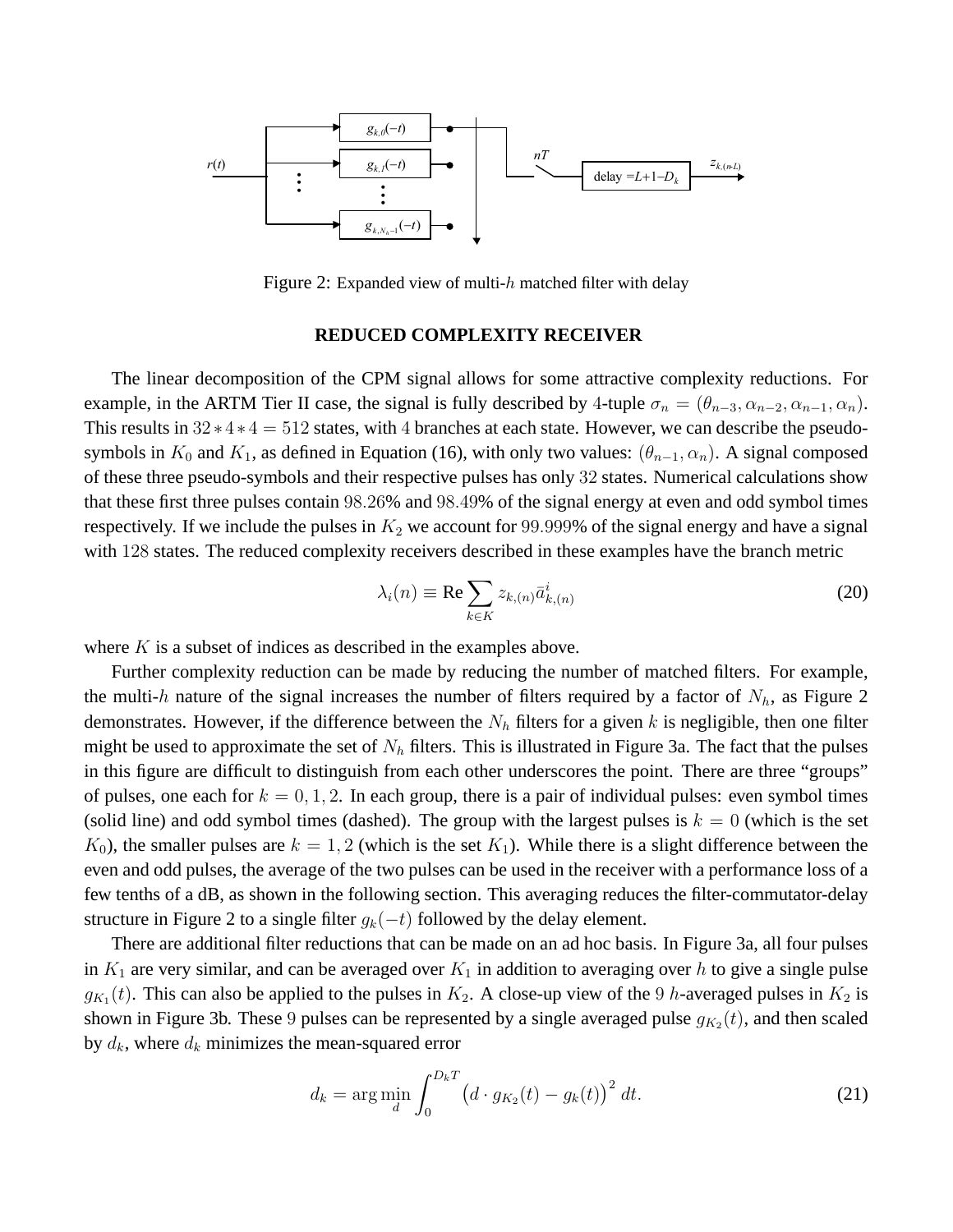

Figure 3: a) Pulses for  $k = 0, 1, 2$ . The solid lines are for even symbol times and the dashed lines are for odd symbol times. b) Close-up view of the 9 pulses in the set  $K_2$ . c) Final three pulses in order from largest to smallest,  $g_{K_0}(t)$ ,  $g_{K_1}(t)$ , and  $g_{K_2}(t)$ .

This scale factor can be applied offline to the pseudo-symbols

$$
a_{K_2,(n)}^i = \sum_{k \in K_2} d_k a_{k,(n)}^i.
$$
 (22)

The same technique can be applied to the two pulses in  $g_{K_1}(t)$ . This simplified receiver with only three filters has the branch metric

$$
\lambda_i(n) \equiv \text{Re}\left\{\bar{a}_{K_0,(n)}^i z_{K_0,n} + \bar{a}_{K_1,(n)}^i z_{K_1,n} + \bar{a}_{K_2,(n)}^i z_{K_2,n}\right\}
$$
(23)

where the modulo- $N_h$  notation  $(n)$  has been dropped on  $z_{K_i, n}$  due to the averaging over h. These final three pulses are shown in Figure 3c. It is important to point out that the pseudo-symbols  $a_{K_j,(n)}^i$  on each branch still vary from even to odd symbol-times, as do the state transitions in the trellis. This implies that there will still be a multi- $h$  performance gain in this receiver.

## **PERFORMANCE**

The performance of these receivers was investigated using computer simulations. Four receivers were simulated. The first is the optimal MLSE receiver described by Equation (17). The second is the 32-state receiver using the pseudo-symbols and pulses in the set  $K = \{0, 1, 2\}$  ( $K_0$  and  $K_1$ ). The pulses in this second receiver not averaged in any way. This is the receiver recommended by Mengali [4] for the  $M = 4$ case. The third receiver uses the averaged pulses for  $K_0-K_2$ . The trellis for this receiver is a function of  $\sigma_n = (\theta_{n-2}, \alpha_{n-1}, \alpha_n)$  and requires a 128-state trellis. An additional simplification is made by using the surviving symbol  $\hat{\alpha}_{n-1}^i$  at each state, rather than accounting for  $\alpha_{n-1}$  in the trellis. This reduces the trellis to 32 states. The fourth receiver is the single-h MLSE receiver for  $h = 1/4$ ,  $M = 4$ , 3RC, which is spectrally similar to the ARTM Tier II waveform. It is included to provide a single-h/multi-h comparison.

Figure 4 shows the simulated bit error rate (BER) vs.  $E_b/N_0$  for each of these four receivers. There are a number of significant observations to be made. As expected, the performance of the MLSE receiver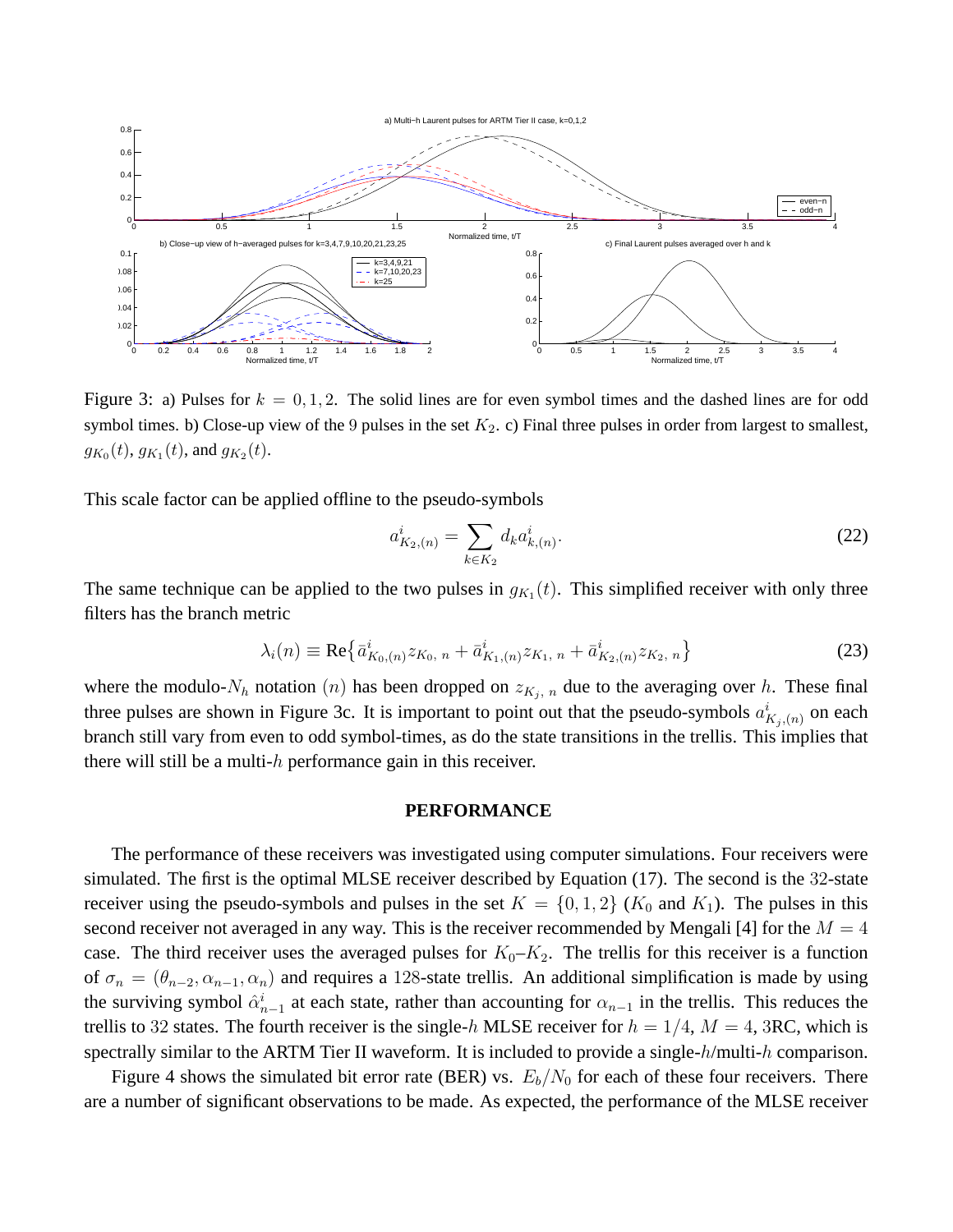

Figure 4: Performance of the four receivers simulated. The performance loss relative to the optimum receiver at BER =  $10^{-5}$  is 3.5 dB for the 32-state  $k = 0, 1, 2$  receiver. The performance loss for the 32-state  $K_0 - K_2$  receiver at the same point is 1.5 dB. The figure also shows that a multi-h gain is achieved with the simplified PAM receiver against a MLSE receiver using a comparable single-h scheme.

presented in this paper exactly matches previously reported results [5] for the existing MLSE receiver in [2]. The second receiver (32-state  $k = 0, 1, 2$ ) has a performance loss of 3.5 dB relative to the optimum at BER =  $10^{-5}$ . The loss narrows at higher bit error rates. The third receiver (32-state  $K_0-K_2$ ) has a performance loss of only 1.5 dB relative to optimum at the BER =  $10^{-5}$  operating point. The 2 dB gain of the third receiver over the second is surprising given the similar complexity of the receivers (three filters, 32 states). The important difference between the two receivers is that the third receiver accounts for an additional symbol in memory  $(\hat{\alpha}_{n-1}^i)$ . This accounting produces appreciable results despite using previous decisions (instead of a 128-state trellis) and a highly averaged pulse with a very small amplitude  $(g_{K_2}(t)$ , shown in Figure 3c). The 1.5 dB loss of the third receiver was further explored by taking an additional simulation point for each of the approximations at the BER =  $10^{-5}$  operating point. The averaging all 48 pulses over even and odd symbol-times has a loss of 0.2 dB. The reduction to a 128-state trellis with  $K_0-K_2$  has an additional loss of 0.1 dB. The 32-state trellis approximation using  $\hat{\alpha}_{n-1}^i$  incurs a further loss of 0.9 dB. Finally, the pulse averaging over  $K_1$  and  $K_2$  adds a loss of 0.3 dB, for a total loss of 1.5 dB.

All of these simplifications allow for a multi-h gain; meaning a simplified multi-h receiver should out perform a similarly simplified single-h receiver. However, comparison of the third receiver with the fourth (single-h) shows that a much-simplified multi-h receiver can outperform the *optimal* receiver for a similar single-h scheme. This single-h scheme requires a 128-state trellis with 64 matched filters.